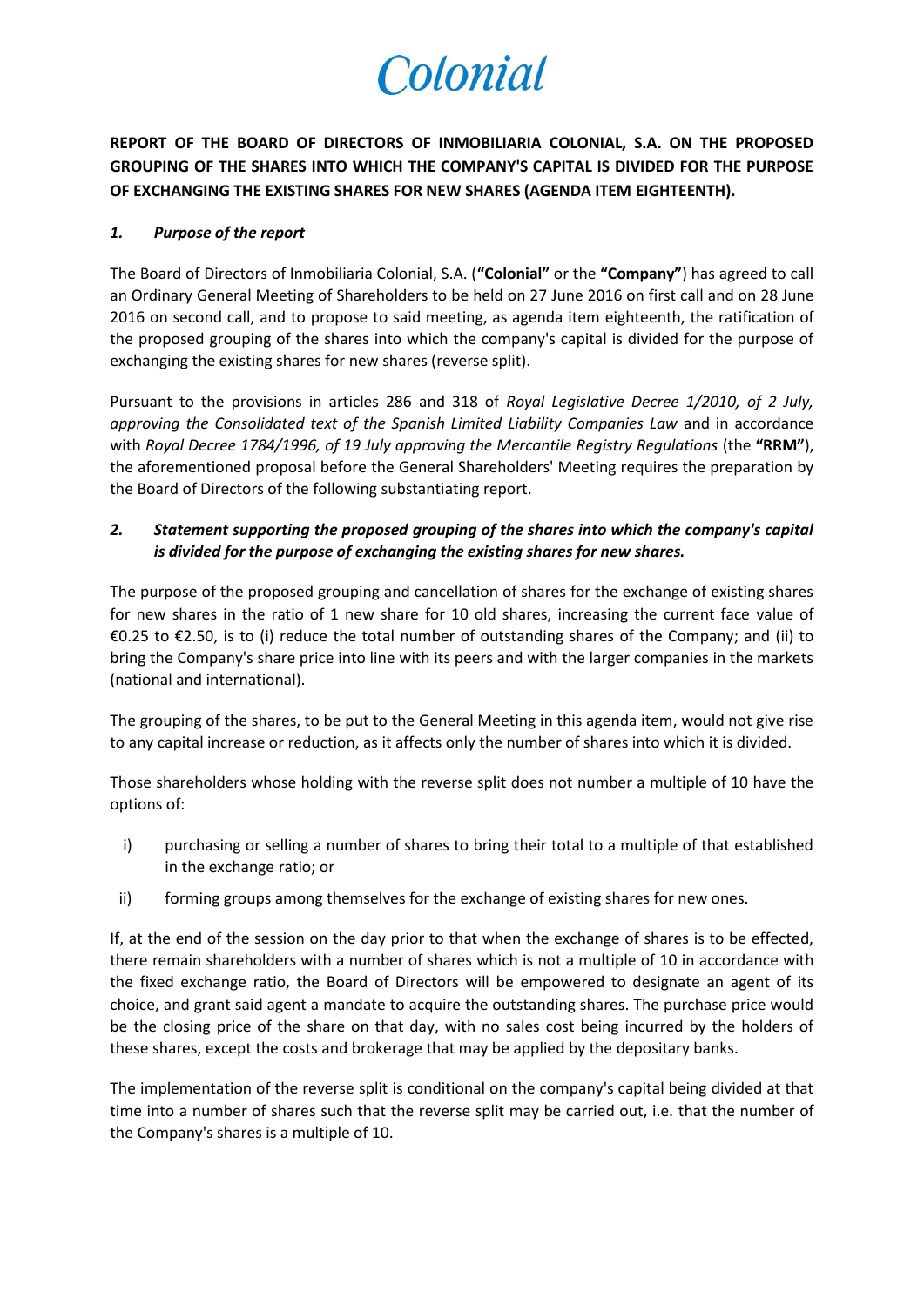

It is proposed to delegate to the Board of Directors, among other things, the power to determine the procedure for the exchange of the shares with regard to all the aspects not covered by the proposed resolution enclosed, including fixing the date when the grouping will take effect.

\* \* \* \*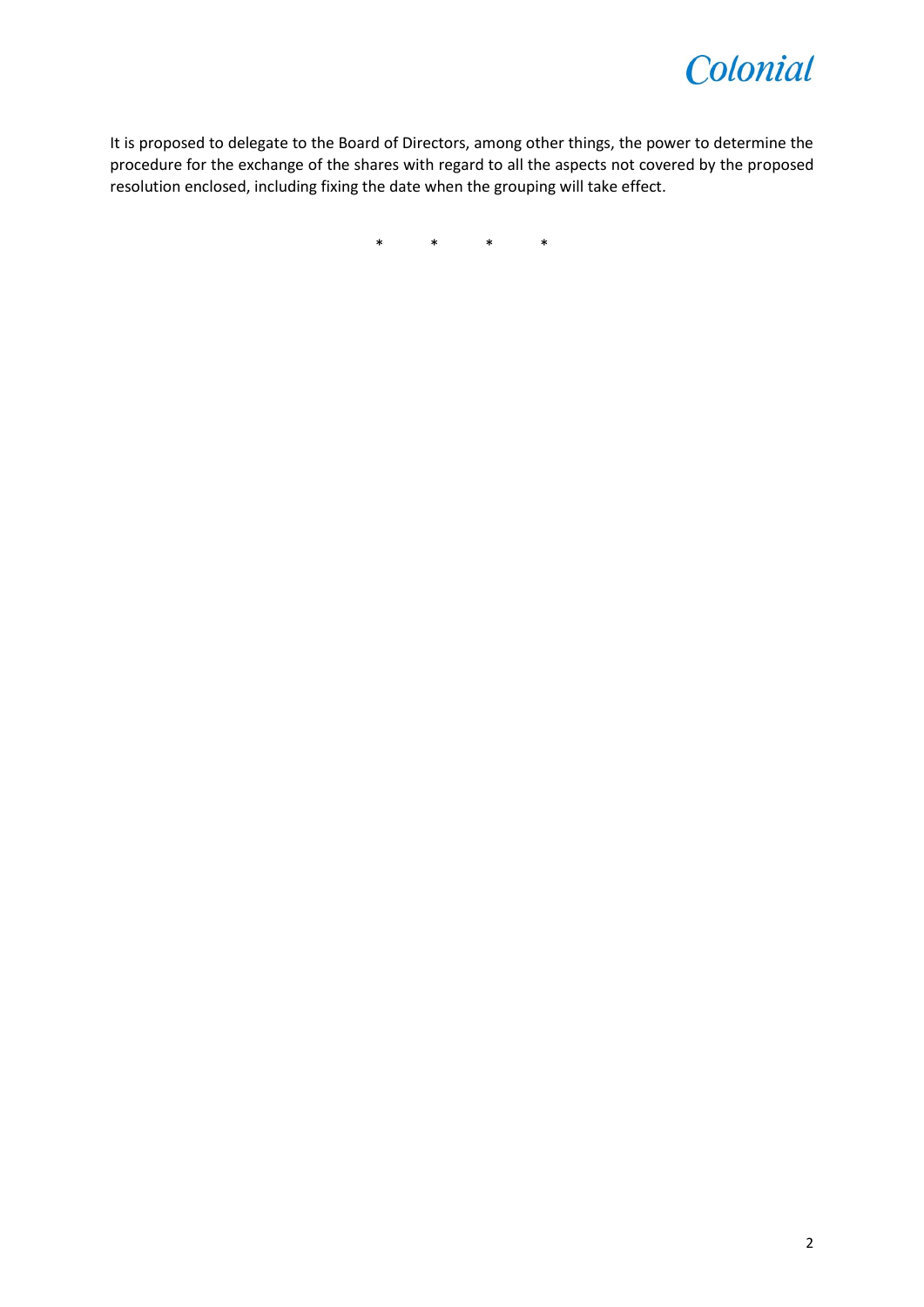

**PROPOSED GROUPING OF THE SHARES INTO WHICH THE COMPANY'S CAPITAL IS DIVIDED FOR THE PURPOSE OF EXCHANGING THE EXISTING SHARES FOR NEW SHARES.**

*Grouping and cancellation of the shares into which the company's capital is divided at the time when the resolution is implemented, for the exchange of the existing shares for new shares (reverse split), in the ratio of 1 new share for 10 old shares, increasing the current face value of €0.25 to €2.50 without affecting the total amount of the company's capital. Delegation of powers.*

The General Shareholders' Meeting of Inmobiliaria Colonial, S.A. (**"Colonial"** or the **"Company"**) resolves to carry out a grouping of the shares for the exchange of the existing shares for new shares, in accordance with the terms and conditions set out below.

For the effects of the present resolution, all the words beginning with a capital letter, which are not expressly defined, will have the same meaning as in the directors' report giving rise to the present resolution.

#### **1.** *REVERSE SPLIT*

It is resolved to group and cancel all the shares into which the Company's capital is divided at the time of the implementation of the resolution, for the exchange of the existing shares for new shares, in the ratio of 1 new share for 10 old shares, increasing the current face value of  $\epsilon$ 0.25 to  $\epsilon$ 2.50 without affecting the total amount of the company's capital, and hence reducing the number of shares representing the Company's capital in circulation.

The new shares will be represented by book entries, corresponding to the accounting entries in Sociedad de Sistemas de Registro, Compensación y Liquidación de Valores, S.A.U. (**"IBERCLEAR"**) and its members.

#### **2. EXCHANGE PROCEDURE**

The Company's shareholders will receive 1 new share, with a face value of €2.50, for every 10 old shares, with a face value of €0.25 each; thus the Company's capital, presently divided into shares with a face value of €0.25 each, will be grouped and cancelled for the purpose of exchanging them for new shares, with a face value of €2.50, represented by book entries.

The exchange will take place as of the date set by the Board of Directors which will be indicated in the announcements to be published in the Official Bulletin of the Mercantile Registry (BORME in Spanish), in a national newspaper, and in the bulletins of the Spanish stock exchanges.

Those shareholders who are recorded as such in the books of IBERCLEAR and its members at the market close of the trading day immediately preceding the effective date of the grouping will have the right to receive 1 new share for every 10 old shares, with the exchange being carried out automatically.

The exchange will be carried out in accordance with the procedures applicable to securities represented by book entries, through the corresponding stock exchange members.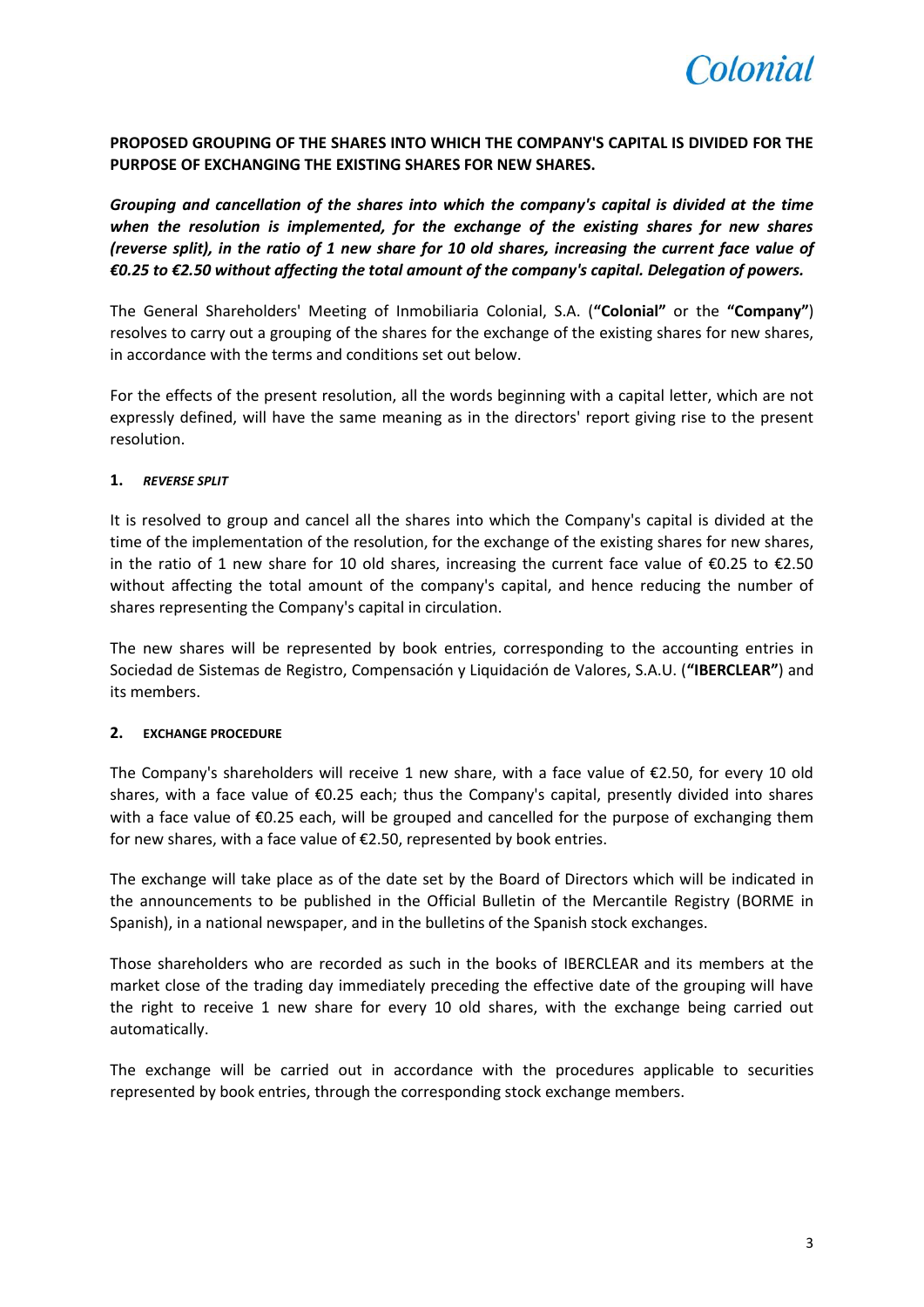

#### **3. TREATMENT OF FRACTIONAL SHARES**

Those shareholders whose holding does not number a multiple of 10 will have the options of:

- i) purchasing or selling a number of shares to bring their total to a multiple of that established in the exchange ratio; or
- ii) forming groups among themselves for the exchange of existing shares for new ones.

If, at the end of the session on the day prior to that when the exchange of shares is to be effected, there remain shareholders with a number of shares which is not a multiple of 10 in accordance with the fixed exchange ratio, the Board of Directors will be empowered to designate an entity of its choice to act as agent, and grant said agent a mandate to acquire the outstanding shares. The purchase price will be the closing price of the share on that day, with no sales cost being incurred by the holders of these shares, except the costs and brokerage that may be applied by the depositary banks.

The amounts corresponding to the purchase of these fractional shares will be paid by the IBERCLEAR members for payment into the accounts of the shareholders who have deposited their shares in the Company with these institutions. This payment will be coordinated by an entity acting as agent.

#### **4. APPLICATION FOR LISTING**

The power to request the simultaneous de-listing of the old shares and listing of the new shares is delegated to the Board of Directors. This will take place once the public deed formalising the grouping of the shares outstanding at the time of the execution of the resolution and exchange of said shares for new ones with a different face value. The power refers to the listing of the shares on the Madrid and Barcelona stock markets and any other national or international market on which the Company's shares may be listed when the present resolution is executed, and to their inclusion in the Spanish Stock Market Interconnection System (SIBE in Spanish). The Board is expressly empowered to delegate this power to the Chairman of the Board of directors, the Chief Executive Officer, the Secretary or the Deputy Secretary.

It is expressly stated that, if the de-listing of the Company is subsequently requested, this will be adopted in compliance with the formalities and requirements of the legislation in force.

#### **5. AMENDMENT OF ARTICLE 5 OF THE BYLAWS.**

The power to rewrite article 5 of the Company's Bylaws in regard to the number and nominal value of the shares, once the grouping and exchange of shares referred to in the present resolution is completed, is expressly delegated to the Board of Directors.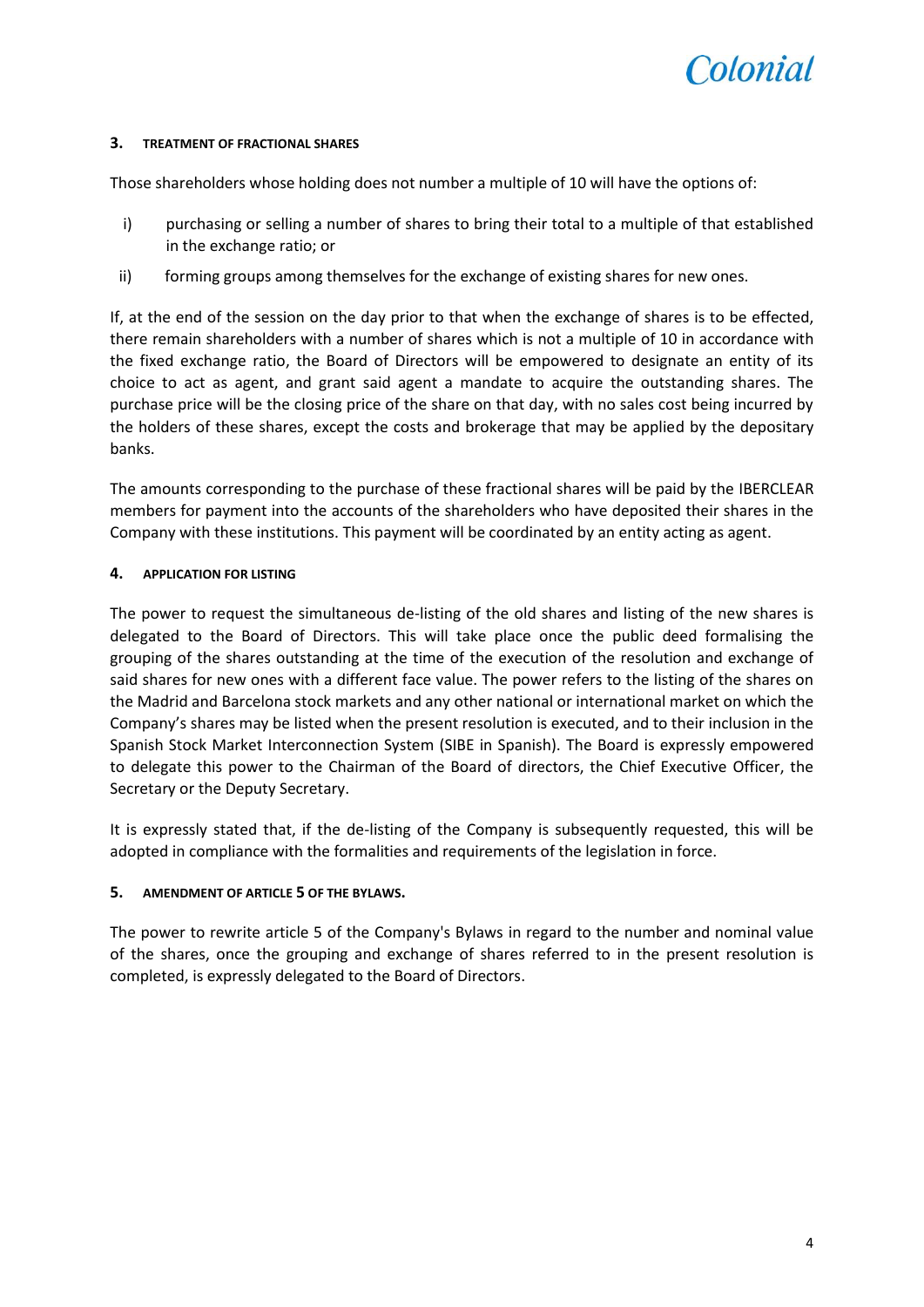

#### **6. CONDITION FOR THE EXECUTION OF THE PRESENT RESOLUTION**

It is agreed that the implementation of the reverse split shall be conditional on the company's capital being divided at that time into a number of shares such that the reverse split may be carried out, i.e. that the number of the Company's shares is a multiple of 10.

#### **7. DELEGATION OF POWERS.**

Without prejudice to the specific delegations of powers established in the preceding sections (which should be understood to have been granted with express powers to delegate in turn to the persons specified here), it is agreed to grant the Board of Directors the fullest powers that may be required by Law, and expressly empower it to delegate this power to the Chairman of the Board of directors, the Chief Executive Officer, the Secretary or the Deputy Secretary, so that any of them, with his/her signature alone, may execute the present resolution within the term of one year from the date of the present General Meeting, after which period, if this has not been put into effect, it will become null and void. In particular, they may, by way of indication but not limitation:

- i) Declare that the condition to which the present resolution on the reverse split is subject, detailed in section 6 above, has been fulfilled;
- ii) Carry out all the actions necessary for the purpose of complying with the requirements of *Royal Legislative Decree 1/2010, of 2 July, approving the Consolidated text of the Spanish Limited Liability Companies Law*, *Royal Legislative Decree 4/2015, of 23 October, approving the Consolidated text of the Spanish Securities Markets Law*, *Royal Decree 878/2015, of 2 October, on the clearing, settlement and recording of transferable securities represented in book-entry form, on the legal regime of the central securities depositaries and central counterparties, and on the transparency requirements for issuers of securities admitted to trading in a regulated market* and other applicable legislation, including the publication of the corresponding announcements that may be mandatory;
- iii) Carry out, in the name of the Company, any action, statement or measure, draw up, subscribe and present any necessary documentation or information to the Spanish National Securities Markets Commission (the **"CNMV"** in Spanish), the Sociedad de Gestión de los Sistemas de Registro, Compensación y Liquidación de Valores, S.A.U., the governing bodies of the Stock Exchanges or any other body, entity or register, public or private, Spanish or foreign, with regard to the execution of the reverse split to which this resolution refers;
- iv) Appear before the Notary Public of their choice to certify the resolution modifying the face value of the shares, do whatever may be necessary, and approve and formalise whatever public and private documents are necessary or useful for the resolution to be fully effective in any of its aspects or contents and, in particular, to make good, clarify, interpret, complete or specify, if necessary, the resolution adopted and, in particular, to make good any defects, errors or omissions that may be noticed in the Company Register's verbal or written authorisation;
- v) Request the de-listing of the old shares and the simultaneous listing of the new shares on the Madrid and Barcelona Stock Exchanges and/or in any other market in which the Company's shares may be listed when the present resolution is implemented, and their inclusion in the Spanish Stock Market Interconnection System (SIBE);